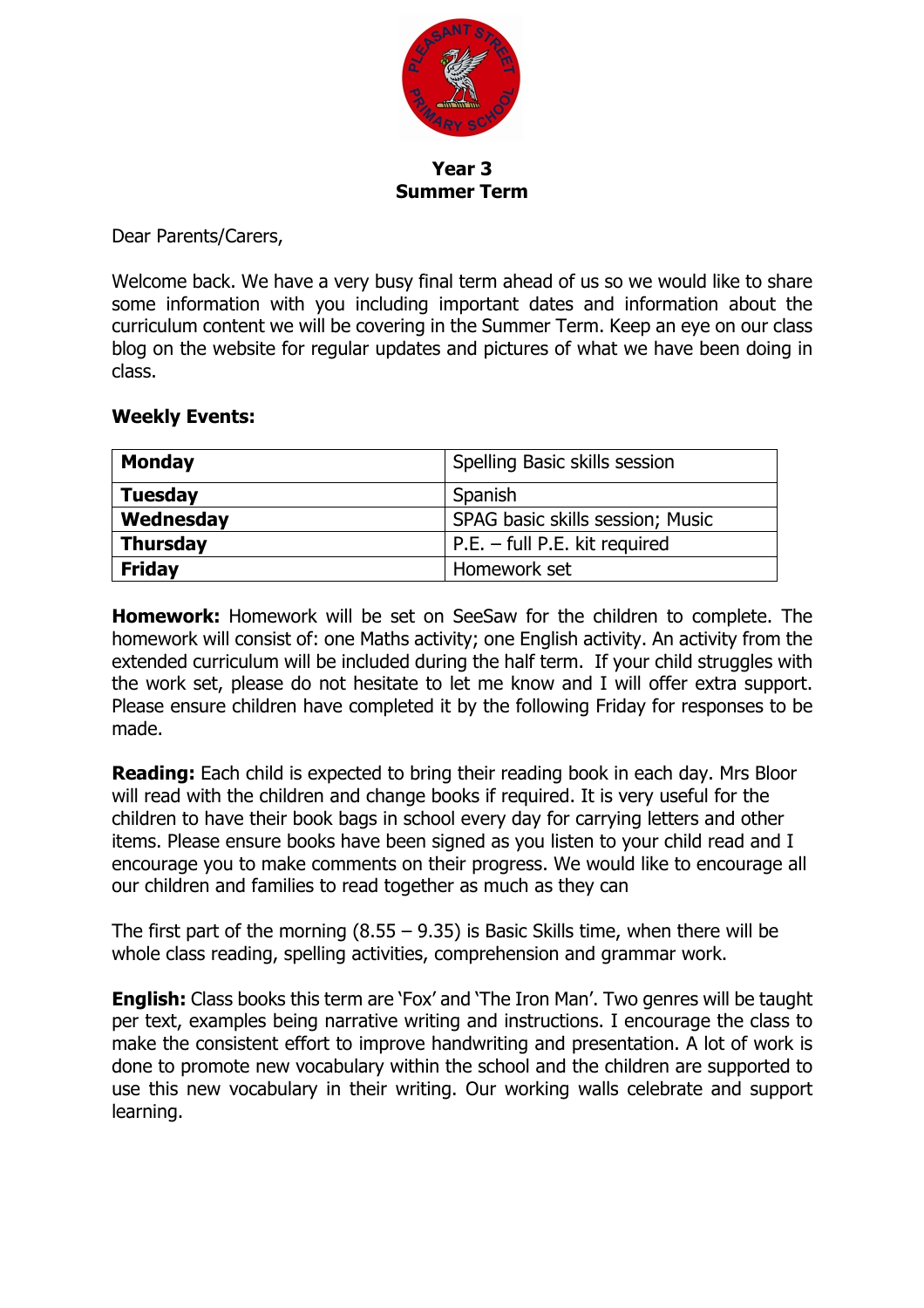**Maths:** The beginning of the morning (8.45-8.55) will be spent doing basic skills. This covers the four operations of number (addition, subtraction, multiplication and division). Please ensure your child is on time, as they will miss valuable maths time if they are late.

Year 3 topics this term will be Fractions, Measurement – (Time and Mass and Capacity) and Geometry (Properties of Shape). Children will use practical equipment to support their learning and their fluency. Once confident in a particular skill, the children will apply their knowledge through reasoning and problem solving.

Fluency in times tables is important, particularly as by the end of Year 4 children are expected to know all their multiplication facts. The children need to practice their times tables on a regular basis; to learn them off by heart as soon as possible will dramatically help their progress. In Year 3, we concentrate on the x3, x4, x8 times tables but children should work to become confident in all. School promotes and encourages use of Times Tables Rockstars. Your child should have received a username and password. If there are any problems please inform me and I will help.

**Science:** The children will continue their topic of 'Light' this term before learning about Plants and Pollination.

**Computing:** Topics in Computing are 'How things work' – including Networks and Publishing Online Content.

**Geography:** The children will be learning about the UK – about its regions and counties, its physical and human features. Later in the Summer term, the class will also visit and walk up Moel Famau in North Wales, with the support of the UK Military School.

**RE:** The children will be answering enquiry questions: 'What do different people believe about God?' and 'Why do people pray?' We will cover all major religions in our RE topics throughout the year.

**PSHE:** Topics are Computer Safety – Making friends online and Relationships – Touch. The children undertake rich discussions and decision making.

**Music:** The children will be learning the song 'Lean on Me' which will include musical elements, performance and some instrumental parts.

**Spanish:** The children will continue to learn Spanish phrases and vocabulary with Mrs. Grindley. Topics for the term are sports (likes/dislikes) and counting 1-40 (including random order).

Art: The children will use mixed media in the topic 'Down Our Street' using our local community as inspiration.

**DT:** The topic for the term is Textiles. The children will research, then design and make their own bag using a range of stitching techniques.